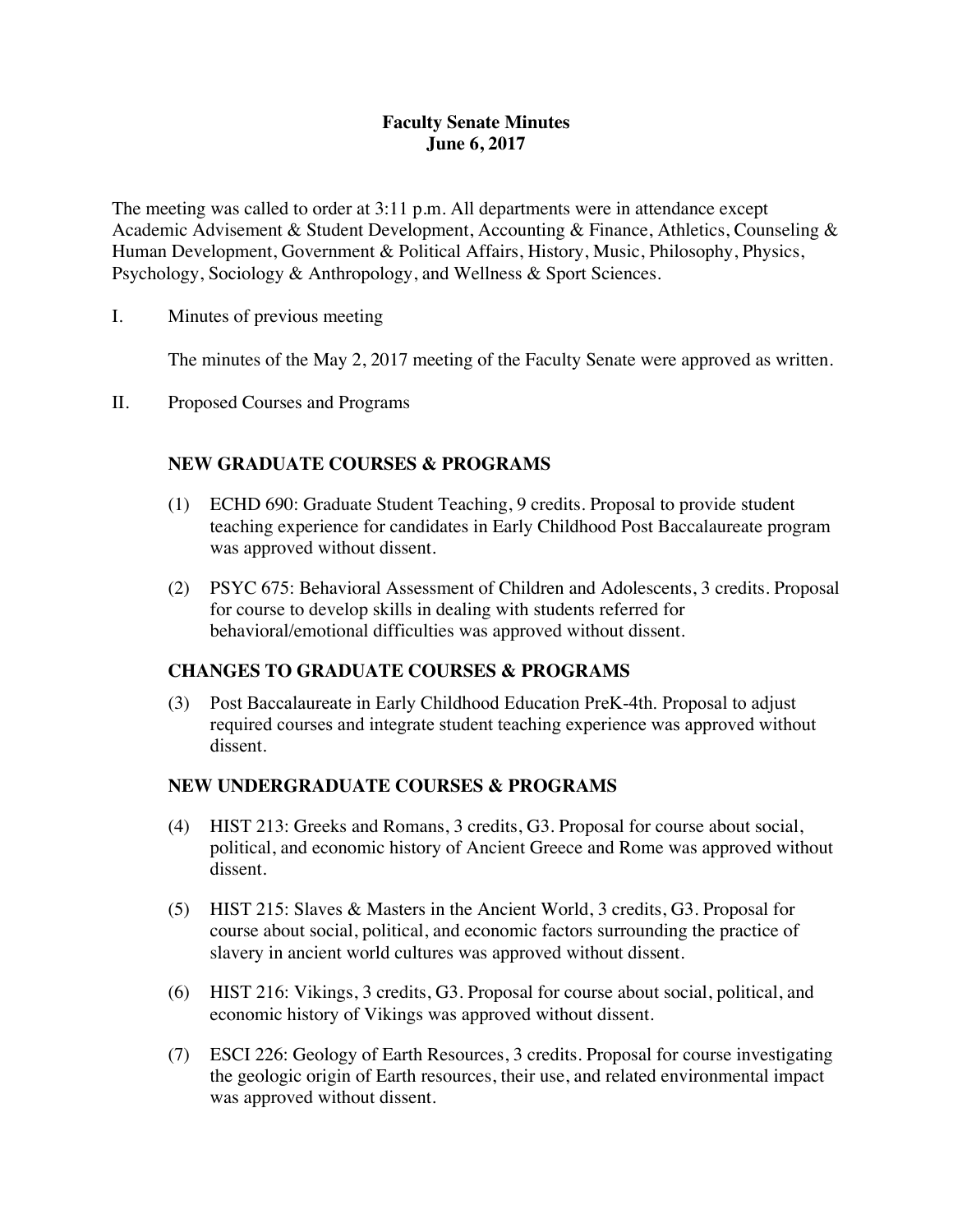## **CHANGES TO UNDERGRADUATE COURSES & PROGRAMS**

- (8) ESCI 221: Physical Geology. Proposal to expand options that permit enrollment in the course was approved without dissent.
- (9) ESCI 327: Mineralogy. Proposal to change course number from 227 was approved without dissent.
- (10) OSEH 321: Industrial Hygiene-Chemical and Biological Hazards. Proposal to change course title, description, prerequisites, and learning outcomes was approved without dissent.
- (11) OSEH 422: Industrial Hygiene-Physical Hazards. Proposal to change course title, description, prerequisites, and learning outcomes was approved without dissent.
- (12) OSEH 435: Environmental Health. Proposal to change course title, description, and learning outcomes was approved without dissent.
- (13) BS Geology. Proposal to establish the curriculum for a new option was approved without dissent.
- (14) BS Occupational Safety & Environmental Health. Proposal to adjust required math courses to remove MATH 101 was approved without dissent.
- III. Report of the Faculty Senate Chairperson

Chair Börger-Greco reminded chairs of Senate committees to submit annual reports by June 30. She also warmly thanked senators for the retirement celebration as this meeting concludes 12 years of dedicated service as Chair of Faculty Senate.

IV. Report of the Student Senate

None

V. Report of the Graduate Student Association

None

VI. Report of the Administrative Officers

## **APSCUF**

Dr. Ken Smith reminded faculty to vote for faculty representation to the search committees for President as well as Vice President of Advancement.

VII. Curricular Notices

# **NEW UNDERGRADUATE COURSES & PROGRAMS**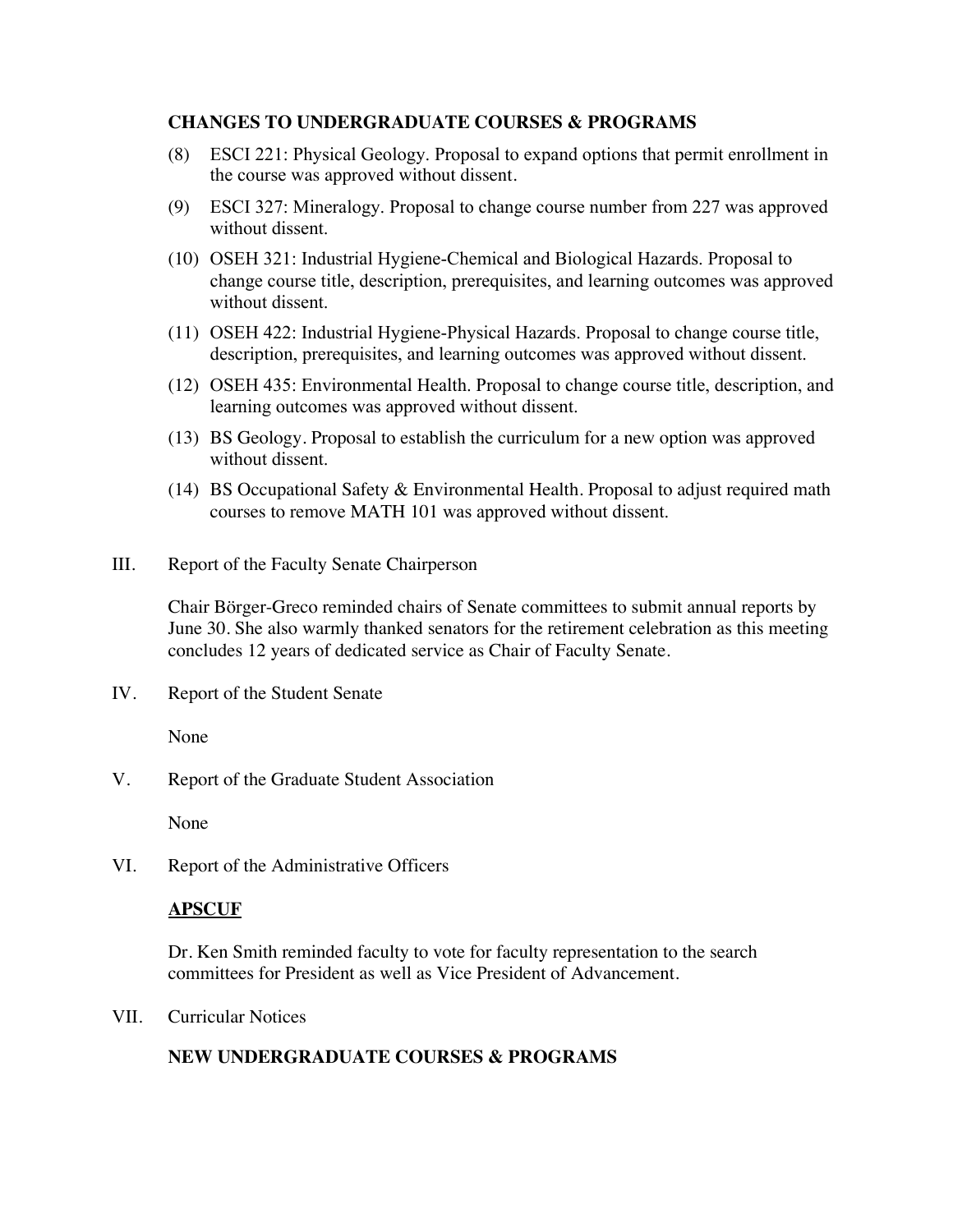(1) BS Manufacturing Engineering Technology. Proposal to establish the curriculum for a new program.

## **CHANGES TO UNDERGRADUATE COURSES & PROGRAMS**

- (2) BS Occupational Safety & Environmental Health. Proposal to adjust required math courses to remove MATH 101.
- (3) ESCI 221: Physical Geology. Proposal to expand options that permit enrollment in the course.
- (4) OSEH 321: Industrial Hygiene-Chemical and Biological Hazards. Proposal to change course title, description, prerequisites, and learning outcomes.
- (5) OSEH 422: Industrial Hygiene-Physical Hazards. Proposal to change course title, description, prerequisites, and learning outcomes.
- (6) OSEH 435: Environmental Health. Proposal to change course title, description, and learning outcomes.
- VIII. Reports of the Faculty Senate Standing Committees

#### **Cooperative Education**

Senators were reminded to discuss issues related to variable credit internships with their departments.

# **GCPRC**

## **NEW GRADUATE COURSES & PROGRAMS**

(1) ART 566: Collage, 3 credits. Proposal for course that reviews history of collage as a media for fine art.

# **CHANGES TO GRADUATE COURSES & PROGRAMS**

- (2) BUAD 653: Operations Management. Proposal to offer in DL format, revise learning objectives, and remove a prerequisite.
- (3) BUAD 670: Strategy & Policy. Proposal to change title, change course number from 759, offer in DL format, and revise course description and learning objectives.

Dr. Mowrey explained the value of approving these changes immediately to service current graduate programs. A Hutto/A. Miller motion to waive the two-meeting rule for approval of BUAD 653 and BUAD 670 was approved without dissent.

(15) BUAD 653: Operations Management. Proposal to offer in DL format, revise learning objectives, and remove a prerequisite was approved without dissent.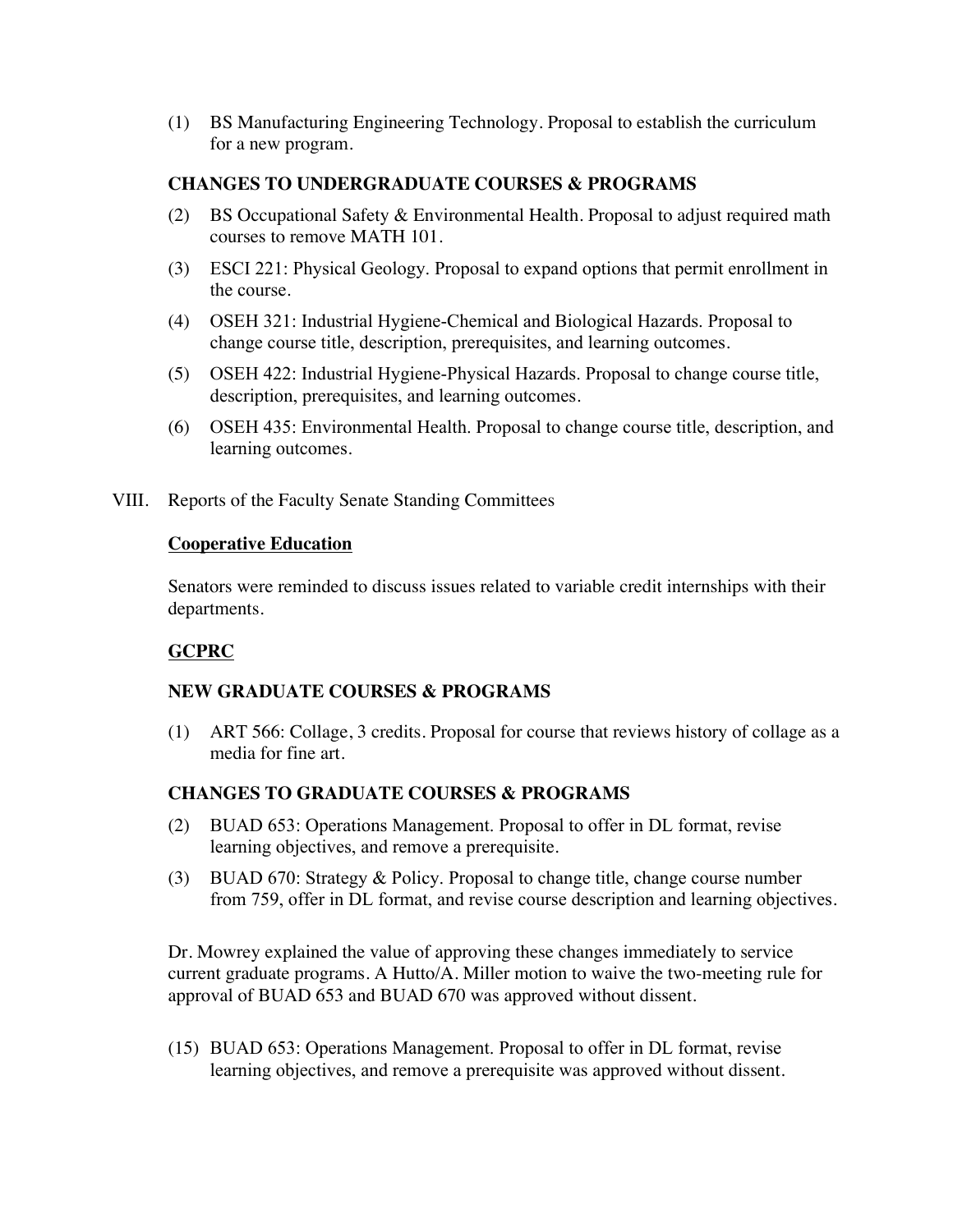- (16) BUAD 670: Strategy & Policy. Proposal to change title, change course number from 759, offer in DL format, and revise course description and learning objectives was approved without dissent.
- IX. Reports of the Faculty Senate Special Committees

None

| v<br>Λ. | <b>Faculty Emeriti</b> |
|---------|------------------------|
|---------|------------------------|

None

XI. Other/New Business

None

Meeting was adjourned at 3:21 p.m.

Respectfully Submitted,

Aimee L. Miller Faculty Senate Secretary

Action Summary:

The minutes of the May 2, 2017 meeting of the Faculty Senate were approved as written.

- (1) ECHD 690: Graduate Student Teaching, 9 credits. Proposal to provide student teaching experience for candidates in Early Childhood Post Baccalaureate program was approved without dissent.
- (2) PSYC 675: Behavioral Assessment of Children and Adolescents, 3 credits. Proposal for course to develop skills in dealing with students referred for behavioral/emotional difficulties was approved without dissent.
- (3) Post Baccalaureate in Early Childhood Education PreK-4th. Proposal to adjust required courses and integrate student teaching experience was approved without dissent.
- (4) HIST 213: Greeks and Romans, 3 credits, G3. Proposal for course about social, political, and economic history of Ancient Greece and Rome was approved without dissent.
- (5) HIST 215: Slaves & Masters in the Ancient World, 3 credits, G3. Proposal for course about social, political, and economic factors surrounding the practice of slavery in ancient world cultures was approved without dissent.